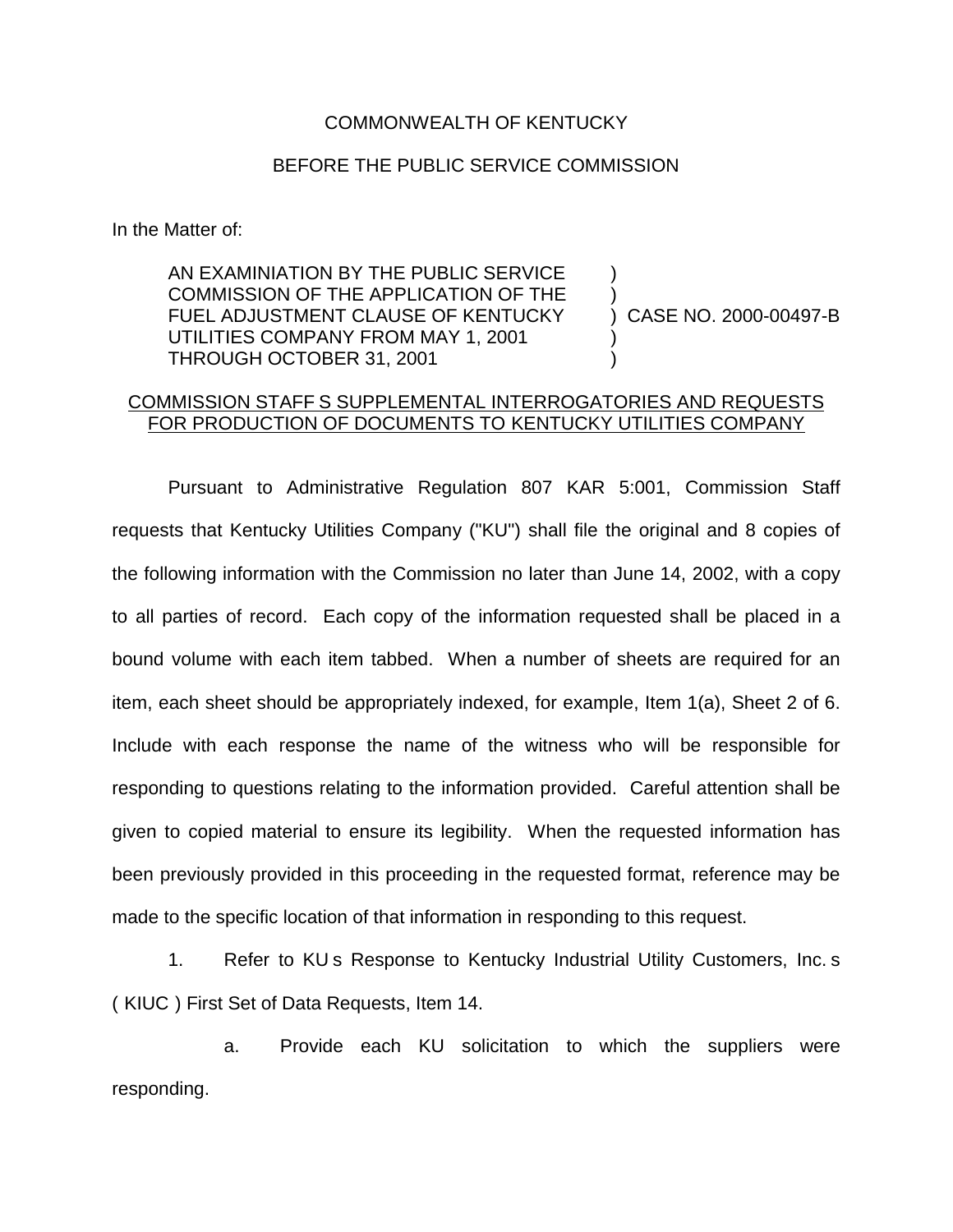b. Provide all responses to each solicitation provided in Item 1(a).

2. Refer to KU s Response to KIUC s First Set of Data Requests, Item 9. For each coal supplier that failed to make contract deliveries of coal to KU s Ghent Station from June 1, 2000 to October 31, 2001, provide a narrative description of KU s assessment of that supplier s production problems. KU s response should not crossreference or refer to other responses in this proceeding.

3. The May 17, 2001 letter agreement between Energy Coal SpA and Western Kentucky Energy Corporation ( WKE ) for the purchase of foreign coal states that the BTU level of this coal is 11,835 BTU per pound. State whether the BTU level of this coal is within the BTU specifications set forth in KU s coal solicitation of June 20, 2001. If not, explain why this coal would have been considered for assignment to the regulated utility by LG&E Energy Corp. management. See Memorandum to Contract File from Mark McAdams, Manager of Fuels Strategy and Procurement, WKE (June 11, 2001) at 3.

4. a. Refer to Electronic Mail Message from Mike Dotson, LG&E/KU Manager of Fuels, LG&E Energy Corporation, to Steven Dufour, Senior Fuel Contract Administrator, Kentucky Utilities Company (Dec. 18, 2001). State whether the payment of \$145,256.25 to Crounse Corporation is included in the average price per ton of \$59.31 that KU reported for the foreign coal on its Analysis of Fuel Purchases for July 2001 contained in KU s monthly fuel adjustment clause report for July 2001.

b. If the response to Item 4(a) is no, state whether KU included the payment of \$145,256.25 to Crounse Corporation in the average price per ton of coal in

-2-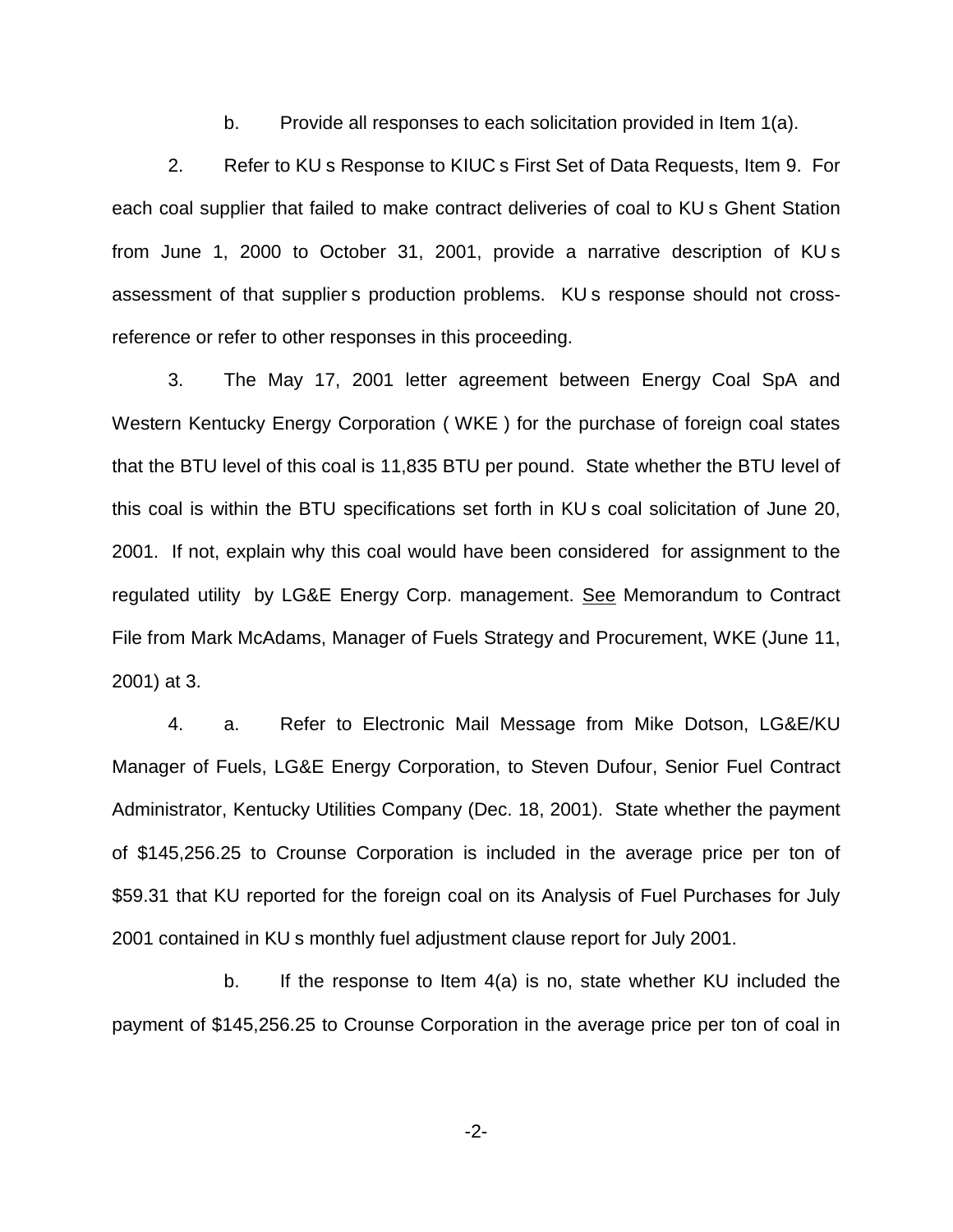its Analysis of Fuel Purchases for any other reporting period. If yes, state the period(s) in which this cost was included.

b. List and describe each cost or expense that KU incurred as a result of its purchase of the foreign coal from WKE. For each cost listed, state whether KU included that cost when calculating the foreign coal s average price per ton as \$59.31.

5. Refer to Electronic Mail Message from Mark McAdams, Manager Fuels Strategy and Procurement, WKE, to Steven Dufour, Senior Fuel Contract Administrator, KU, and Gerhard Haimberger, LG&E/KU Director of Fuels (July 17, 2001).

a. Describe in detail the problems with the Ghent Plant s barge unloader that occurred from July through September 2001 and the effect of these problems on the Ghent Plant s coal supply during these months.

b. State the total amount of coal in tons that the 55 barges referred to in the electronic message would hold.

6. Refer to KU s Response to Commission Staff s Interrogatories and Requests for Production of Documents, Item 10. Describe KU s ability to blend different fuels for its Ghent Units 2, 3 and 4 and compare this ability to WKE s ability to blend fuels at the plants that WKE operates.

7. Refer to KU s Response to Commission Staff s Interrogatories and Requests for Production of Documents, Item 12, and Prepared Direct Testimony of Gregory P. Cantrell, Exhibit GPC-5.

a. Explain why KU did not also reject the bid of Glencore Ltd. to provide 70,000 tons of coal with an 11,700 BTU for low BTU as well as high sulfur content.

-3-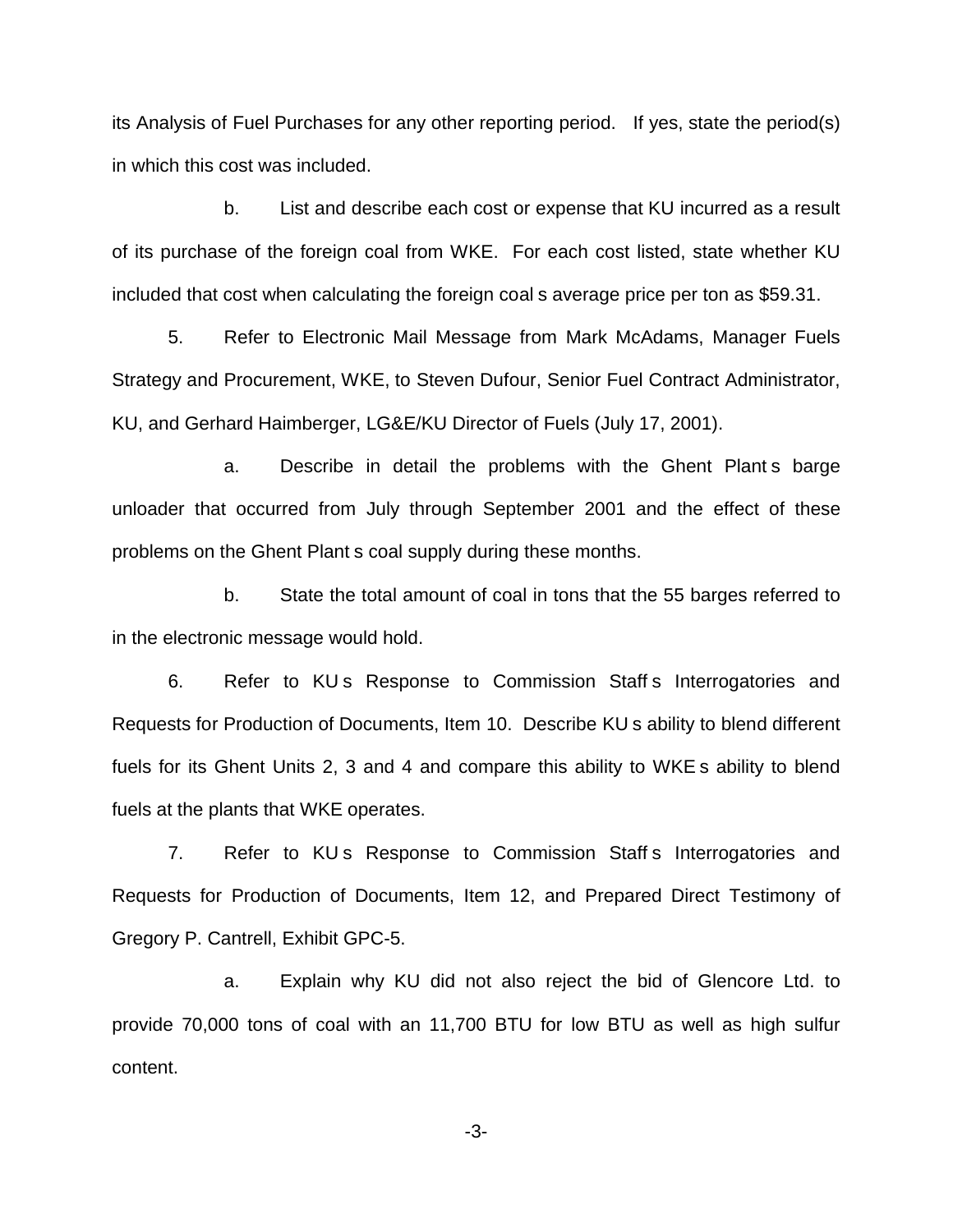b. Explain why, given the tight market conditions that existed at the time bids were submitted, KU failed to engage suppliers whose bids were close to meeting bid specifications in further discussions to obtain more acceptable bids.

8. At page 2 of KU s Response to Commission Staff s Interrogatories and Requests for Production of Documents, Item 14(b), Mr. Cantrell states that [a]fter again reviewing and considering the bids offered for compliance coal, I decided that none of the remaining bids for compliance coal met the specifications of the Ghent units and/or KU s near-term reliability needs. Given that KU s purchases for Ghent Units 2, 3 and 4 for this period included coals with BTU levels of 11,600 BTU and less and that KU purchased foreign coal with a contract specified BTU level of 11,865 BTU, explain why the Glencore bids to provide coal with BTU levels of 11,500 and 11,600 were considered unacceptable due to low BTU.

9. At page 3 of KU s Response to Commission Staff s Interrogatories and Requests for Production of Documents, Item 14(b), Mr. Cantrell states that Mr. McAdams had arranged to send a few barges of the [foreign] coal to one company as a test, which coal was going to be priced in the low to mid \$60/ton range. Provide all documents related to this arrangement that are in the possession of KU or any other affiliate or entity of the Powergen Holding Company System.

10. At page 2 of KU s Response to Commission Staff s Interrogatories and Requests for Production of Documents, Item 14(b), Mr. Cantrell refers to operational constraints at Ghent. Describe in detail these constraints.

11. At page 2 of KU s Response to Commission Staff s Interrogatories and Requests for Production of Documents, Item 14(b), Mr. Cantrell states that delivery of

-4-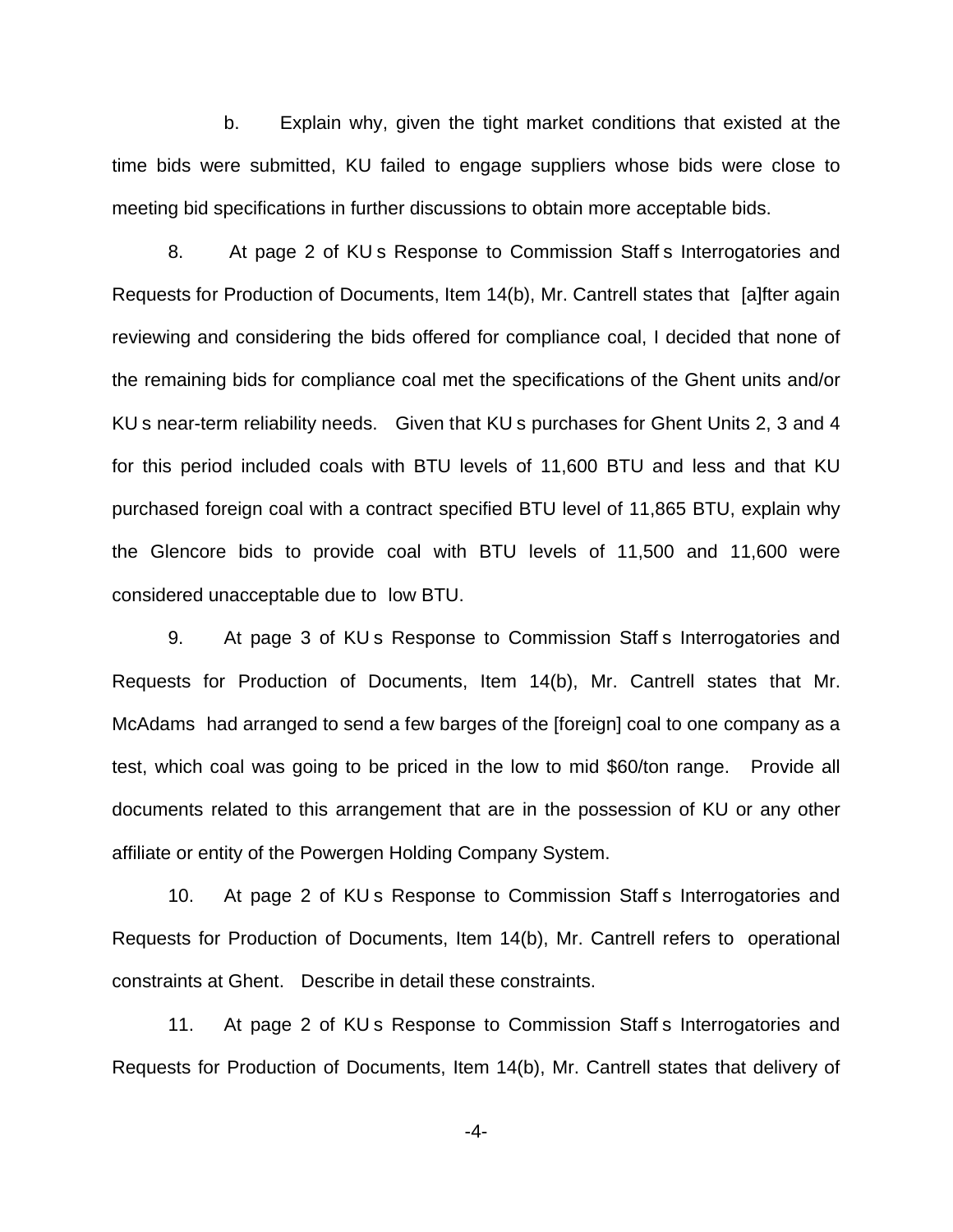Power Basin River coal purchased as a result of the June 20, 2001 solicitation would not occur until the fall of 2001. Describe the effect, if any, that this delay in the delivery had on KU<sub>s</sub> analysis of its coal needs for the months of July through September.

12. Refer to KUs Response to Commission Staff s Interrogatories and Requests for Production of Documents, Item 14(b), and Prepared Direct Testimony of Gregory P. Cantrell at 15.

a. Explain why, given the market conditions that existed at the time of its purchase of foreign coal from WKE, KU chose to purchase only 100,000 tons of this coal and not to purchase the entire 150,000 tons that WKE offered.

b. State the use that WKE made of the remaining 50,000 tons of foreign coal that it offered to sell to KU. If WKE sold this coal to another entity, identify the entity or entities and state the sale price(s).

13. Refer to KUs Response to Commission Staff s Interrogatories and Requests for Production of Documents, Item 17.

a. State the date on which KU entered into an agreement with Sunrise Coal, Inc. to load coal into trucks at WKE s Wilson Station for delivery to Green River Station.

b. Provide the agreement between KU and Sunrise Coal, Inc.

14. List all outstanding and unresolved disputes between KU and its coal suppliers. This listing should contain the name of each supplier, the contract in dispute, and a description of the nature of the dispute and the current status of the dispute.

-5-